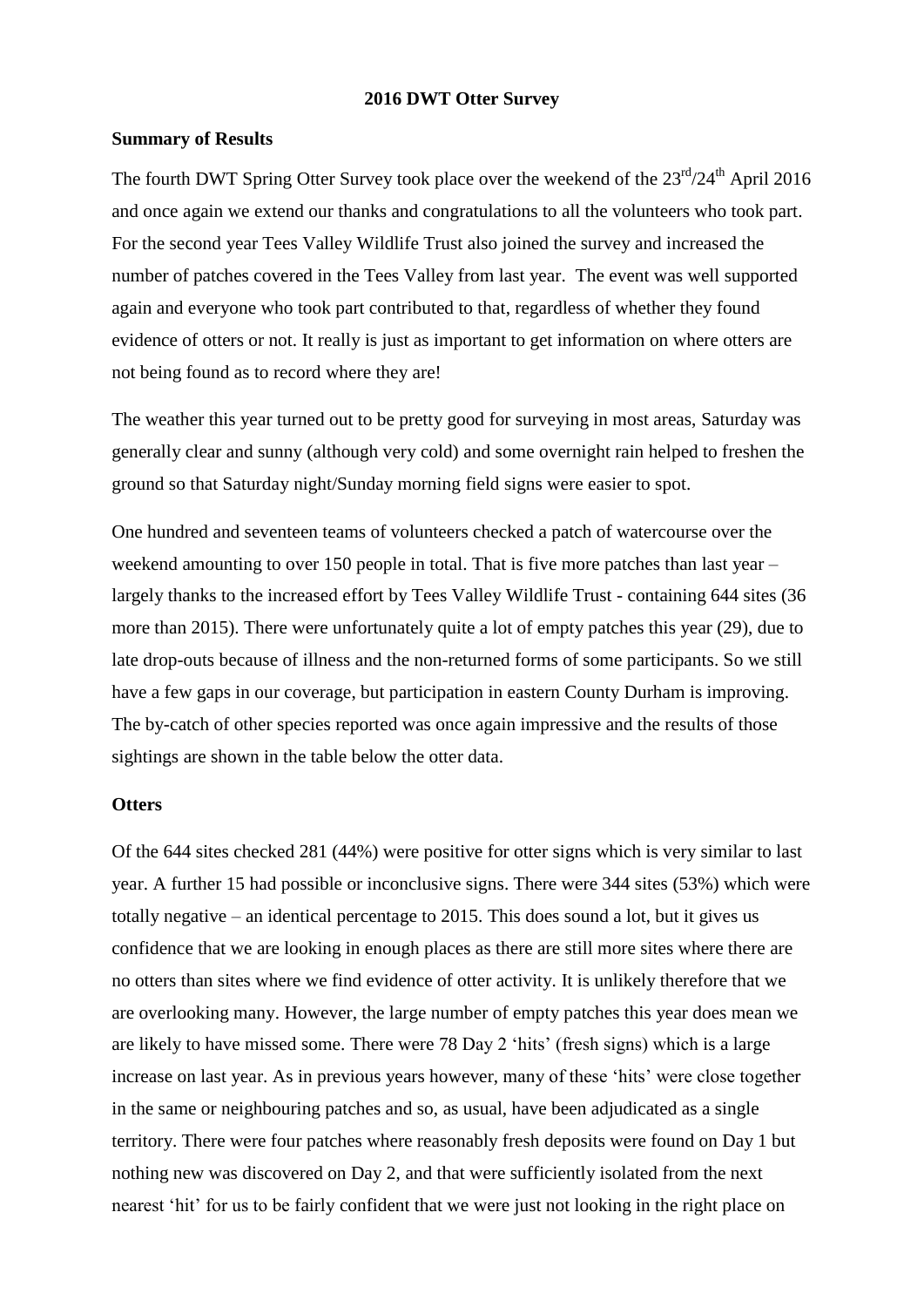the Sunday. These have been adjudicated as 'Near Miss' otter territories. There were also several sightings of an otter in the South Tyneside area in the week before and after the survey weekend. No fresh signs were found in that patch but the sightings were reliable enough for us to class this as a Reasonable Suspicion otter.

As always I have erred on the side of caution when allocating 'hits' to territories and have tended to lump fresh signs together into one territory rather than split them into two if they are quite close together.

For those unfamiliar with the way the data are analysed it is important to emphasise that we are counting otter territories here not individual animals. It is reasonable to assume therefore that many of the adjudicated territories will contain females with cubs meaning the number of actual otters will be greater than the number of territories. This is as accurate as we can be when surveying for an elusive, wide-ranging, cryptic animal that has no individually identifiable markings.

You will see in the results table below that the number of estimated territories this year is 35. This is one fewer than last year. This being the fourth year of the survey it is reassuring that the results have been remarkably consistent from year to year. Not only does this give us confidence that we are getting things about right, but it also suggests that the otter population is relatively stable at this time. Whether that population is at carrying capacity (the maximum number of animals that can be supported in a given environment in terms of food and habitat) or not it is difficult to say.

### **Other species**

There was a huge increase in the number of reported sightings of other species this year with a record 96 species in total!

The dipper count fell back slightly, but there were two barn owl sightings as well as two red kites, 10 buzzards and four linnets. For mammals, the reports of deer tracks/visuals were the same as 2015 at 21. No fewer than 11 brown hares were seen as well as three stoats, two common shrews and a wood mouse. Less good news however is that once again there was an increase in sightings of mink scat and tracks - up from 18 last year to 32 this year! We are planning to start mapping our mink records and comparing them with the otter data in the coming year so please do report any sightings or scat that you find regardless of whether it is for the survey.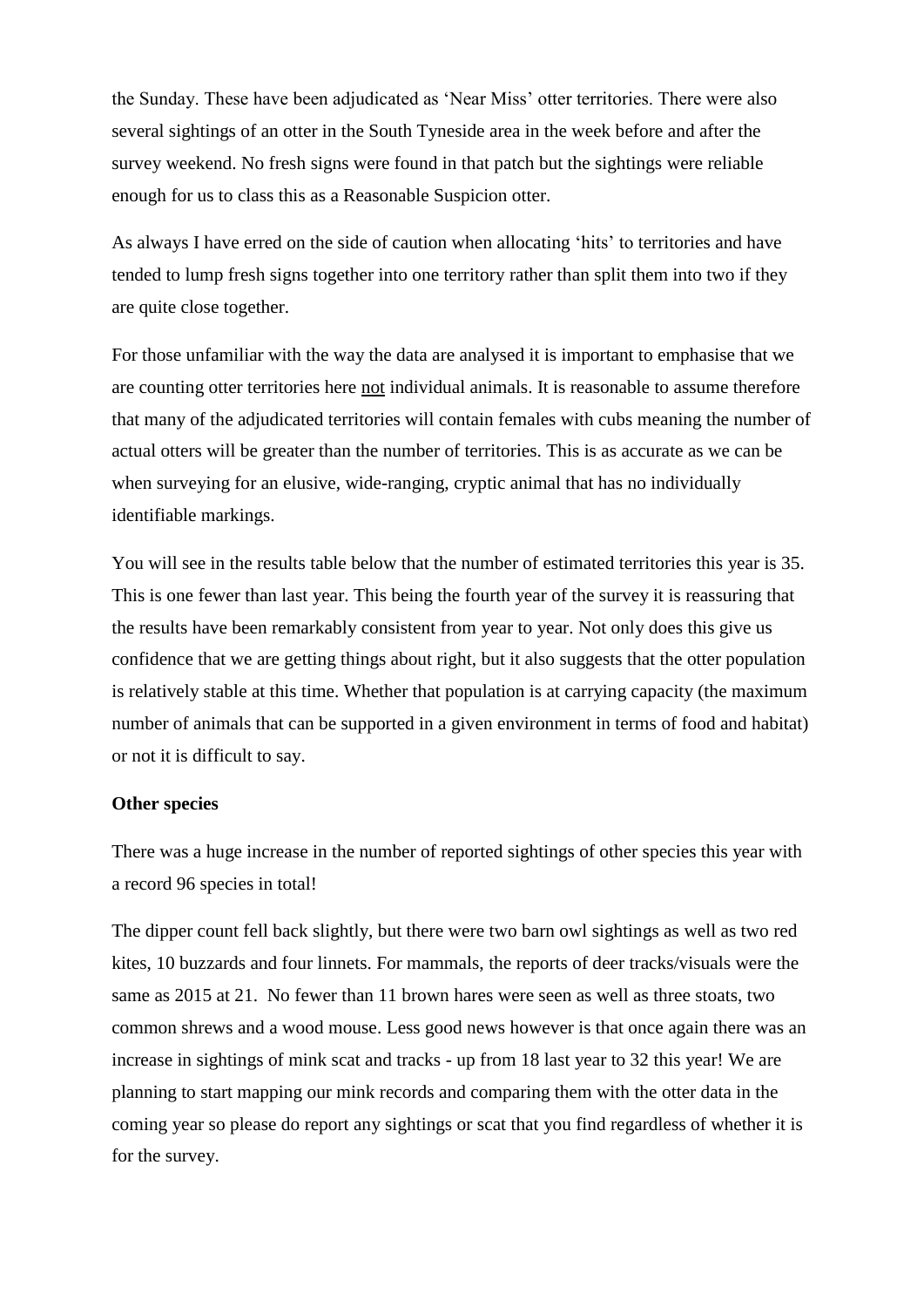

**Figure 1.** Map showing patches surveyed in 2016



**Figure 2.** Map showing all data points from 2016 survey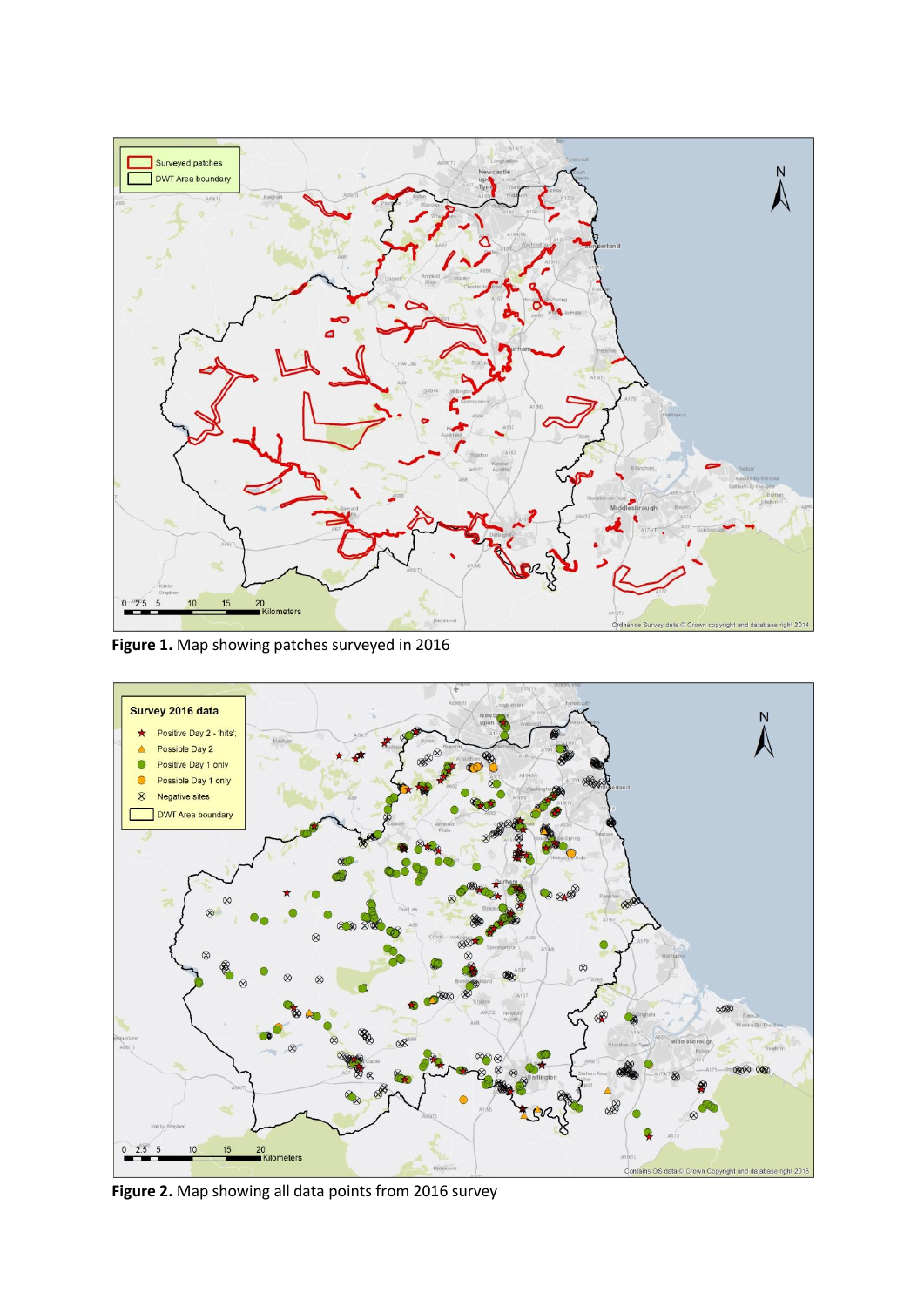# **Otter Survey data**

| <b>Catchment</b>       | <b>Patches</b> | <b>Sites</b> | <b>Negative sites</b> | <b>Positives (possibles)</b> | <b>Hits</b>    | Near miss and<br>reasonable<br>suspicion | <b>Otter territories</b> |
|------------------------|----------------|--------------|-----------------------|------------------------------|----------------|------------------------------------------|--------------------------|
| Tees                   | 43             | 194          | 120                   | 69(5)                        | 17             | 2                                        | 10                       |
| Tyne                   | 22             | 126          | 67                    | 50(5)                        | 19             |                                          | 8                        |
| Wear                   | 52             | 304          | 137                   | 162(5)                       | 42             | $\overline{2}$                           | 17                       |
| Castle Eden Dene       |                | 5            | 5                     | 0                            | $\overline{0}$ | $\theta$                                 | $\theta$                 |
| <b>Cut Throat Dene</b> |                | 10           | 10                    | 0                            | $\overline{0}$ | $\overline{0}$                           | $\Omega$                 |
| <b>Ryhope Dene</b>     |                | 5            | 5 <sup>5</sup>        | 0                            | $\overline{0}$ | $\overline{0}$                           | $\theta$                 |
| <b>Totals</b>          | $119*$         | 644          | 344                   | 281(15)                      | 78             | 5                                        | 35                       |

\*1 patch had sites in both Tees and Wear catchments

| 2016 Summary                         |    |
|--------------------------------------|----|
| <b>Empty patches</b>                 | 29 |
| Otter territories located            | 30 |
| Reasonable suspicion/ near misses    | 5  |
| <b>Total adjudicated territories</b> | 35 |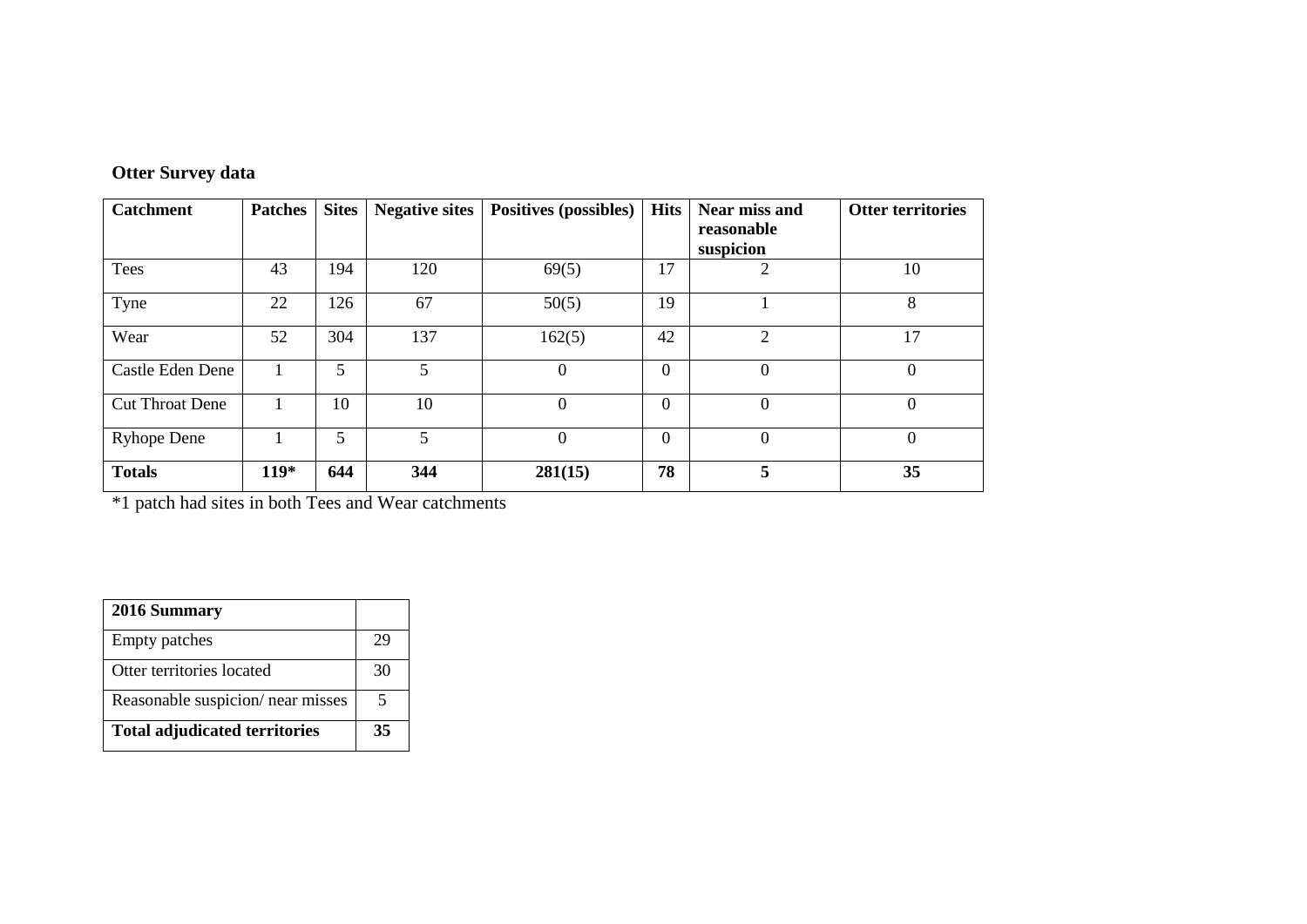|                                         | <b>Surveys Summary</b> |                   |                   |                   |
|-----------------------------------------|------------------------|-------------------|-------------------|-------------------|
|                                         | <b>April 2013</b>      | <b>April 2014</b> | <b>April 2015</b> | <b>April 2016</b> |
| <b>Patches</b>                          | 93                     | 100               | 112               | 119               |
| <b>Total sites</b>                      | 517                    | 588               | 608               | 644               |
| <b>Sites positive</b>                   | 216                    | 212               | 260               | 281               |
| % sites positive                        | 42                     | 36                | 43                | 44                |
| % sites negative                        | 56                     | 60                | 53                | 53                |
| 'Hits'                                  | 59                     | 67                | 56                | 78                |
| <b>Located territories</b>              | 26                     | 29                | 27                | 30                |
| <b>Near misses/Reasonable suspicion</b> | 3                      | 6                 | 9                 | 5                 |
| <b>Adjudicated territories</b>          | 29                     | 35                | 36                | 35                |



**Figure 3.** Otter territories identified in four DWT Otter Surveys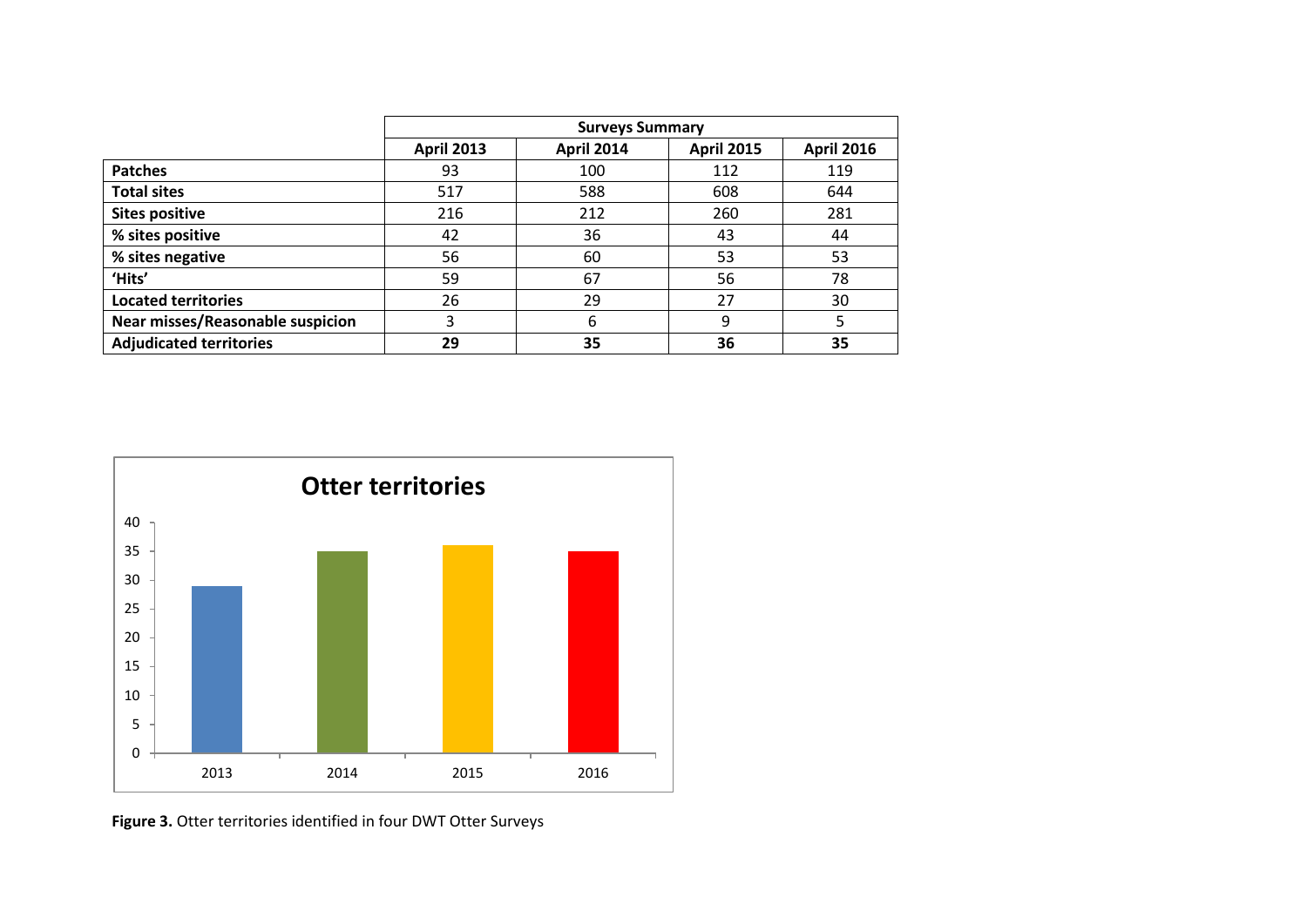# **By-catch of other species**

|              | <b>Species</b>           | <b>Number</b>   |
|--------------|--------------------------|-----------------|
| <b>Birds</b> | Barn owl                 | $\overline{2}$  |
|              | Black-headed gull        | 1               |
|              | Blackbird                | 5               |
|              | Blackcap                 | $\overline{4}$  |
|              | Blue tit                 | $\overline{3}$  |
|              | <b>Buzzard</b>           | 10              |
|              | Canada goose             | $\mathbf{1}$    |
|              | Carrion crow             | $\overline{2}$  |
|              | Chaffinch                | $\overline{4}$  |
|              | Chiffchaff               | $\tau$          |
|              | Collared dove            | 1               |
|              | Common sandpiper         | 9               |
|              | Coot                     | $\overline{3}$  |
|              | Cormorant                | 10              |
|              | Curlew                   | 10              |
|              | Dipper                   | $\overline{20}$ |
|              | Dunnock                  | 3               |
|              | Goldcrest                | $\overline{2}$  |
|              | Goldfinch                | $10+$           |
|              | Goosander                | $35+$           |
|              | Great black-backed gull  | $\mathbf{1}$    |
|              | Great crested grebe      | $\overline{3}$  |
|              | Great spotted woodpecker | 5               |
|              | Great tit                | $\overline{4}$  |
|              | Green woodpecker         | 1               |
|              | Greenfinch               | $\overline{2}$  |
|              | Grey heron               | 15              |
|              | Grey wagtail             | 22              |
|              | Greylag geese            | $100+$          |
|              | Herring gull             | $3^{+}$         |
|              | House martin             | $10+$           |
|              | Jackdaw                  | $\overline{4}$  |
|              | Jay                      | $\mathbf{1}$    |
|              | Kestrel                  | $\overline{2}$  |
|              | Kingfisher               | $\overline{2}$  |
|              | Lapwing                  | $\overline{2}$  |
|              | Linnet                   | $\overline{4}$  |
|              | Little grebe             | $\mathbf{1}$    |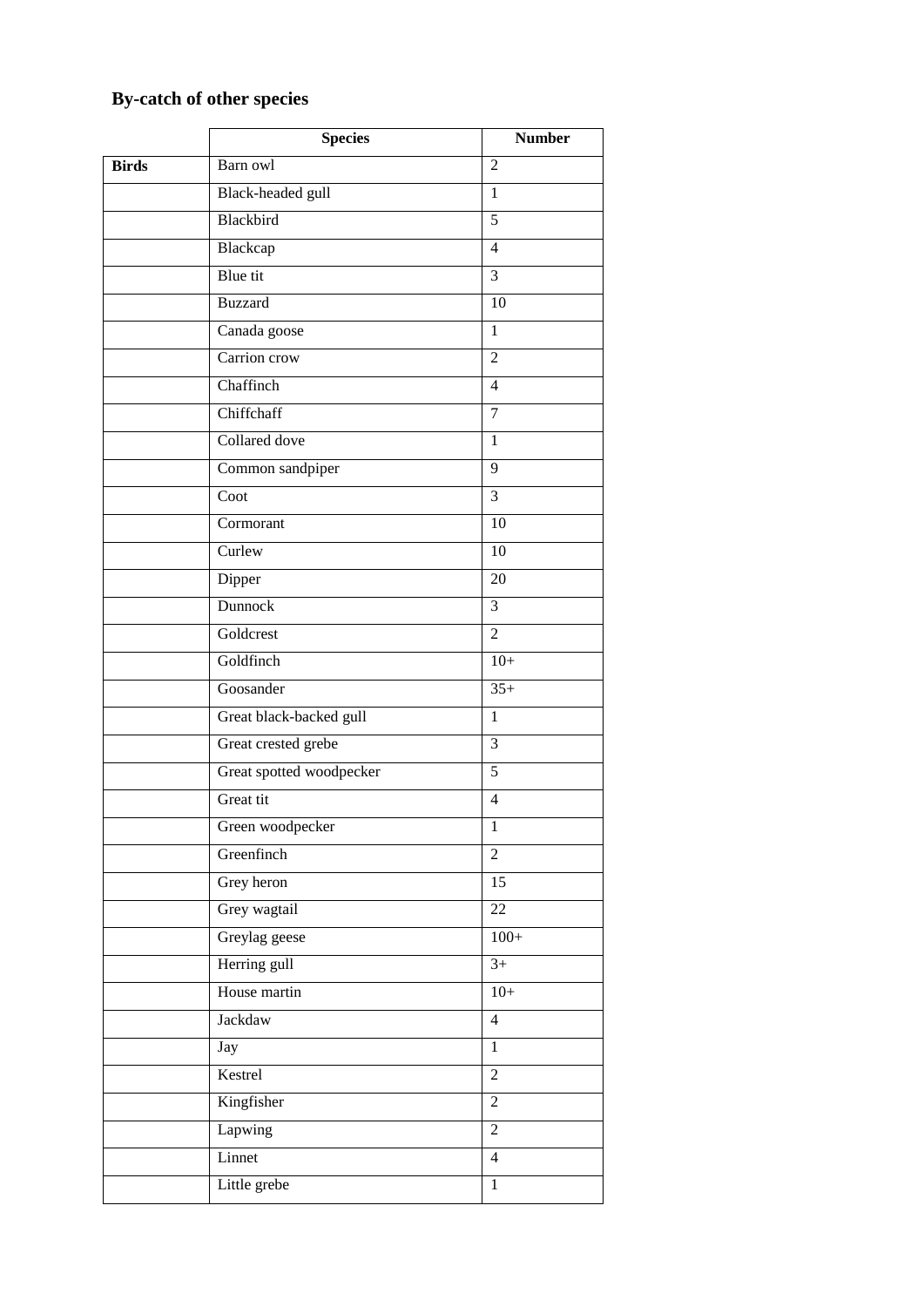|                | Little owl                    | $\mathbf{1}$   |
|----------------|-------------------------------|----------------|
|                | Long tailed tit               | $2+$           |
|                | Magpie                        | $\overline{5}$ |
|                | Mallard                       | $40+$          |
|                | Mandarin duck                 | 1              |
|                | Meadow pipit                  | $\mathbf{1}$   |
|                | Mistle thrush                 | 3              |
|                | Moorhen                       | $8+$           |
|                | Mute swan                     | $15+$          |
|                | Oystercatcher                 | $10+$          |
|                | Pheasant                      | $\overline{4}$ |
|                | Pied wagtail                  | 5              |
|                | Pochard                       | $\overline{2}$ |
|                | Red grouse                    | $\mathbf{1}$   |
|                | Red kite                      | $\overline{2}$ |
|                | Redshank                      | $\mathbf{1}$   |
|                | Redstart                      | $\mathbf{1}$   |
|                | Reed bunting                  | 8              |
|                | Ringed plover                 | $\mathbf{1}$   |
|                | Robin                         | 6              |
|                | Rook                          | $10+$          |
|                | Sand martin                   | 3              |
|                | Shelduck                      | 17             |
|                | Skylark                       | 3              |
|                | Snipe                         | $\mathbf{1}$   |
|                | Song thrush                   | 4              |
|                | <b>Starling</b>               | $5+$           |
|                | Swallow                       | $20+$          |
|                | Teal                          | 6              |
|                | Tree creeper                  | $\mathbf{1}$   |
|                | Tufted duck                   | 3              |
|                | Wheatear                      | $\mathbf{1}$   |
|                | Willow warbler                | $\overline{4}$ |
|                | Woodpigeon                    | $\overline{4}$ |
|                | Wren                          | 6              |
|                | Yellowhammer                  | $\mathbf{1}$   |
|                | <b>Total bird species</b>     | 74             |
| <b>Mammals</b> | Badger (tracks/setts/latrine) | 6              |
|                | <b>Brown</b> hare             | 11             |
|                | Brown rat                     | $\overline{4}$ |
|                | Common shrew                  | $\overline{2}$ |